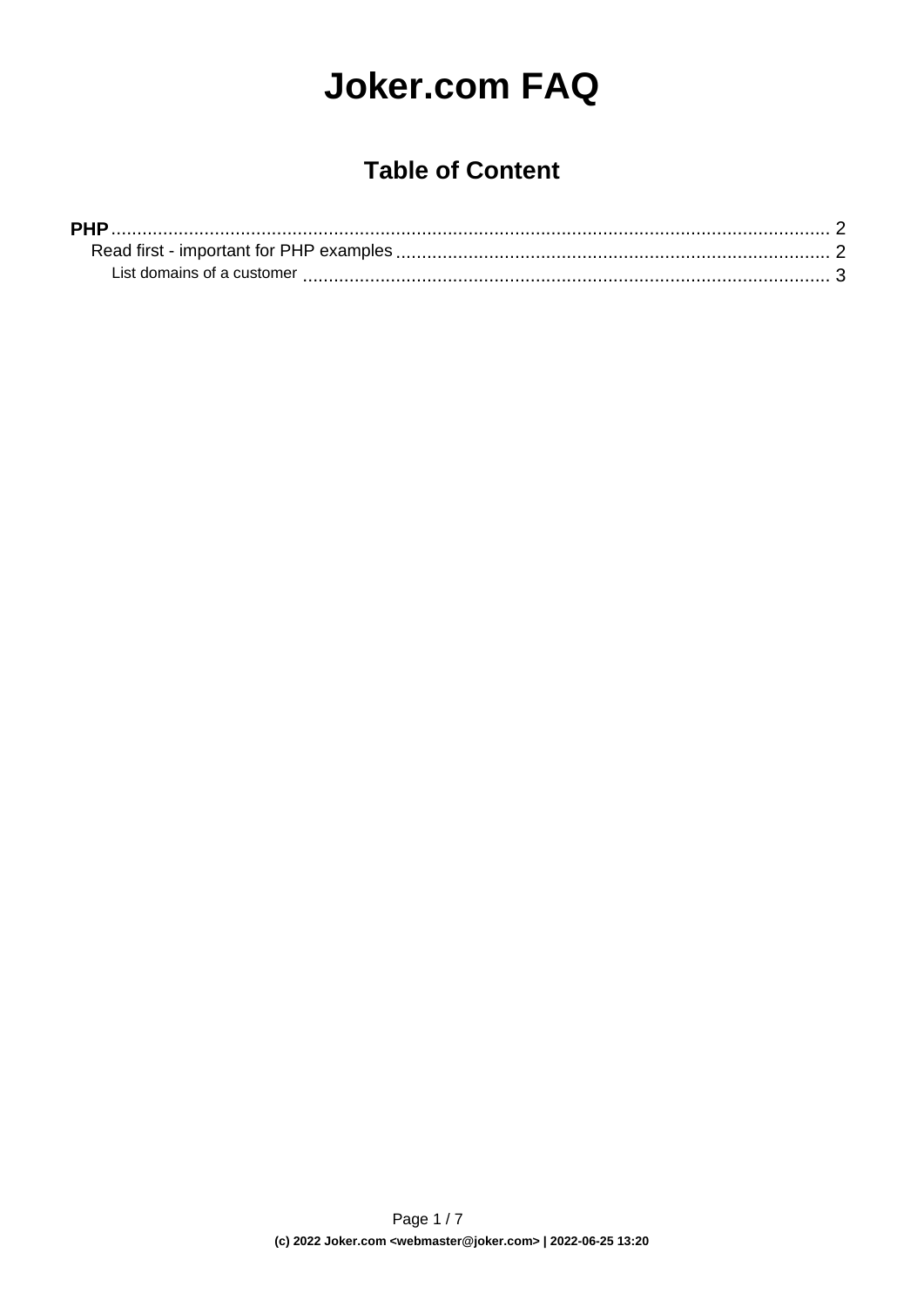#### **Read first - important for PHP examples**

<span id="page-1-0"></span>Please note that there is full DMAPI based interface written in PHP available. It is free to download and modify, and could be **downloaded** from Sourceforge.

Please read more at section [Reseller Control Panel.](index.php?action=artikel&cat=32&id=44&artlang=en)

The published examples in PHP are parts of this project and are stripped in terms of functionality and error handling. It is strongly recommended to use the complete code base from Sourceforge.

Keywords: DMAPI, examples, code, php

Last update: 2016-01-13 16:57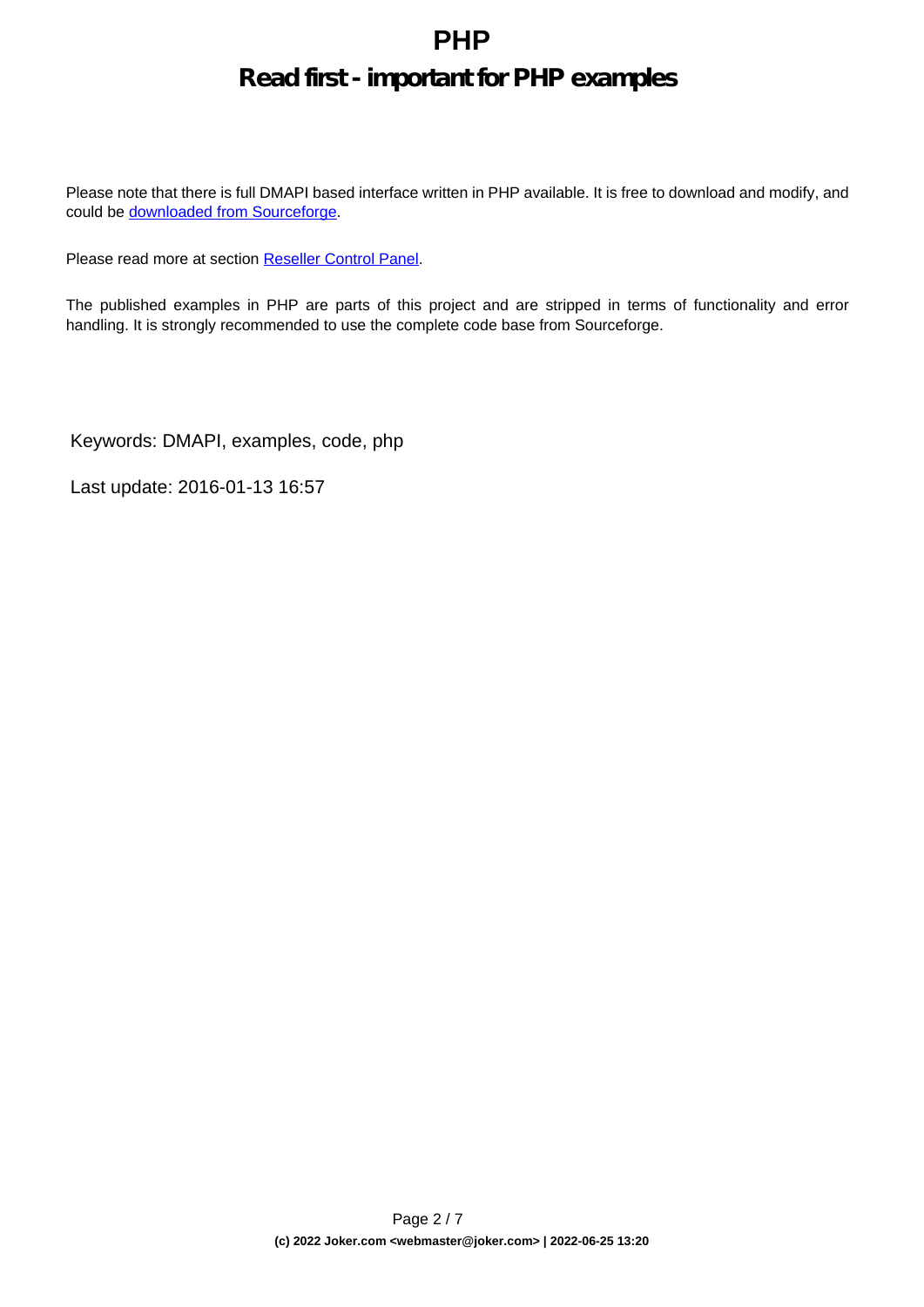# **PHP List domains of a customer**

```
<?php
//sends HTTP request using CURL
function query_host($conn_server, $params = "", $get_header = false)
{
    $ch = curl_init();
     curl_setopt($ch, CURLOPT_URL, $conn_server.$params);
     if (preg_match("/^https:\/\//i", $conn_server)) {
         curl_setopt($ch, CURLOPT_SSL_VERIFYHOST, 0);
         curl_setopt($ch, CURLOPT_SSL_VERIFYPEER, 0);
     }
    curl_setopt($ch, CURLOPT_RETURNTRANSFER, 1);
     if ($get_header) {
        curl_setopt($ch, CURLOPT_HEADER, 1);
     }
     else {
         curl_setopt($ch, CURLOPT_HEADER, 0);
     }
    $result = curl\_exec({\text{5ch}}); if (curl_errno($ch)) {
         print "curl error";
     }
     else {
         curl_close($ch);
     }
     return $result;
}
//builds query, sends request and gets the answer back
function execute_request($request, $params, &$sessid)
{
     //build the query
     $http_query = "/request/" . $request . "?" . $params ."&auth-
sid=".$sessid."&client-ip=".$_SERVER["REMOTE_ADDR"];
                                Page 3 / 7
                    (c) 2022 Joker.com <webmaster@joker.com> | 2022-06-25 13:20
```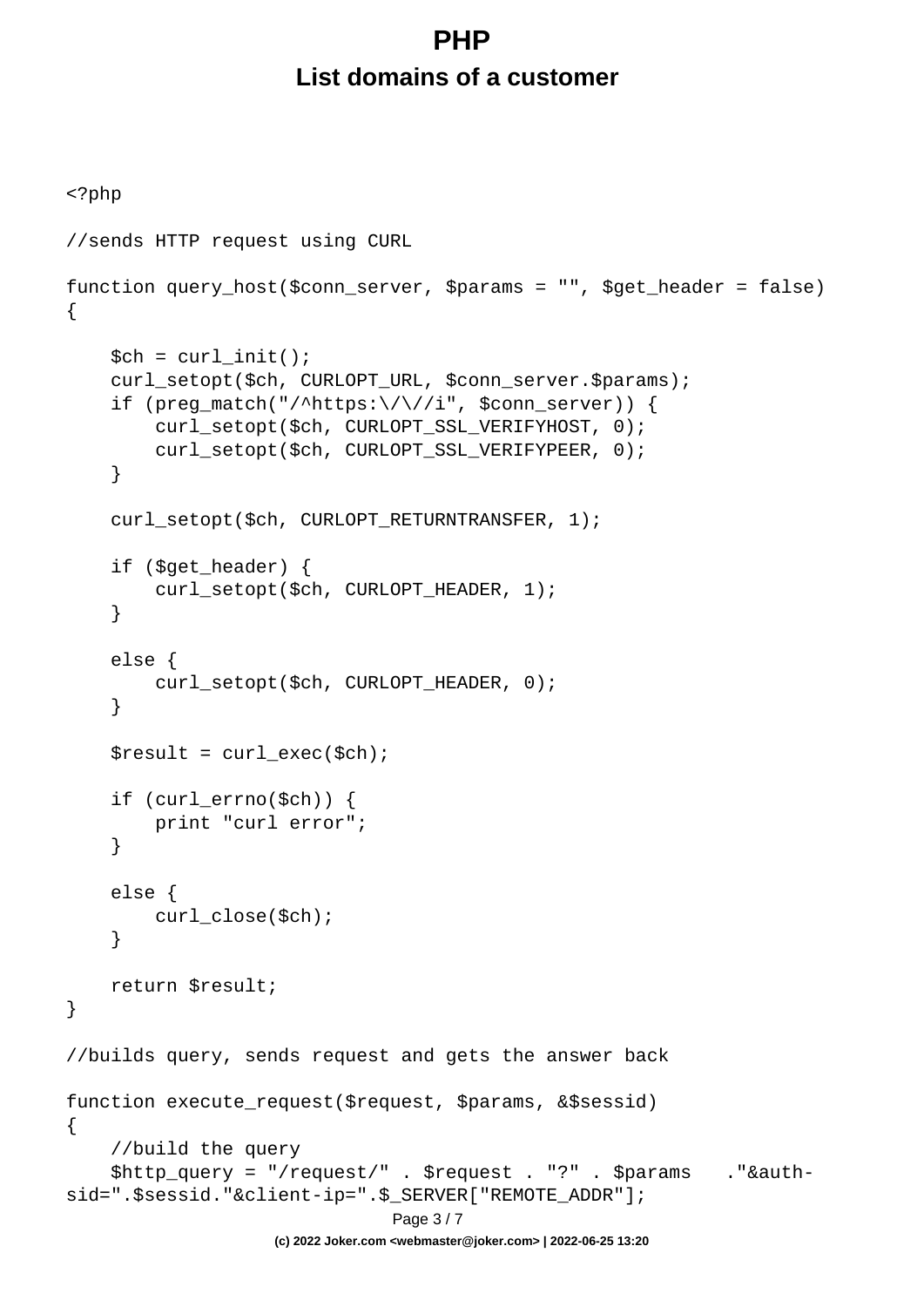```
 //send the request
     $raw_res = query_host("https://dmapi.joker.com", $http_query, true
);
     $temp_arr = @explode("\r\n\r\n", $raw_res, 2);
     //split the response for further processing
    if (is_array($temp_arr) && 2 == count($temp_arr)) {
         return $temp_arr[1];
     }
     else {
         return false;
     }
}
//basic parsing of the DMAPI header
function parse_response_header($header)
\{$raw_arr = explode("n", trim({Sheader}));$result = array();
     if (is_array($raw_arr)) {
         foreach ($raw_arr as $key => $value)
\{$keyval = array();
            if (preg_match("/^([^\s]+):\s+(.+)\s*$/", $value, $keyval)
) {
                 $arr[strtolower($keyval[1])] = $keyval[2];
 }
             else {
                 print "Header line not parseable - pattern does not ma
tch\nRaw header:\n$value";
 }
 }
     }
     else {
        \text{Sarr} = " " print "Unidentified error\nRaw header:\n$header";
     }
    return $arr;
}
//parses the reply from DMAPI into a header and body
function parse_response($res)
\{$raw_arr = explode('\\n\\n", trim(Sres)); $arr_elements = count($raw_arr);
                              Page 4 / 7
```
**(c) 2022 Joker.com <webmaster@joker.com> | 2022-06-25 13:20**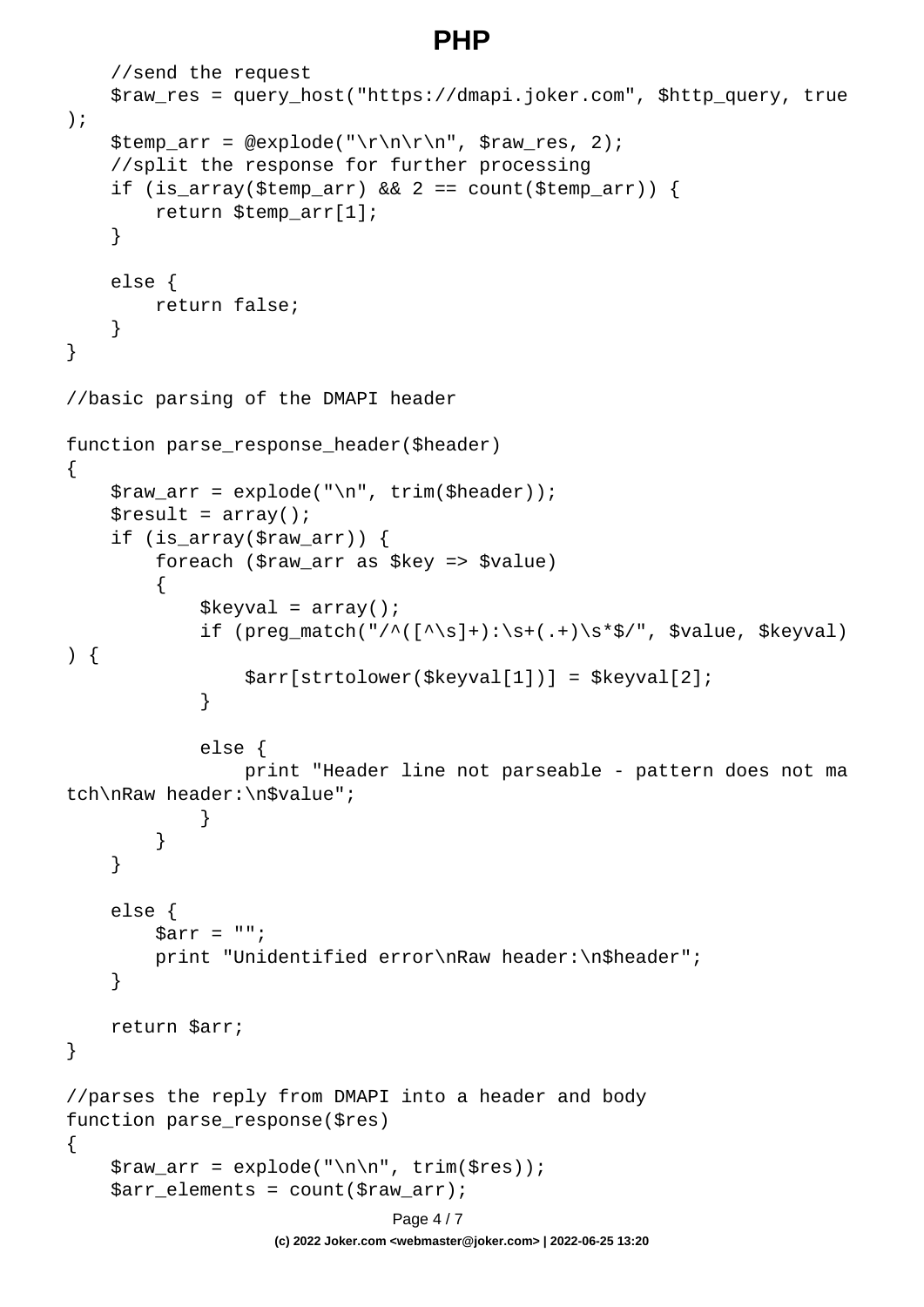```
if ($arr elements > 0) {
         $temp["response_header"] = parse_response_header($raw_arr["0"]
);
        $temp['response body"] = $raw arr['1"]; }
     else {
         print "Couldn't split the response into response header and re
sponse body\nRaw result:\n$res";
        $temp = ""; }
return $temp;
}
$response = "";
$authid = "none";
//first obtaining an Auth-ID
$username = "<your username here>";
$password = "<your password here>";
$fields = "username=".urlencode($username)."&password=".urlencode($pas
sword);
$result = execute_request("login", $fields, $authid);
$result = parse response(Sresult);$authid = $result["response_header"]["auth-sid"];
if (!$authid) {
    print "no auth-
id was obtained - probably due to wrong username or password";
     exit;
}
//now asking for the domain list
$pattern = "*";
$fields = "pattern=".urlencode($pattern);
$result = execute_request("query-domain-list", $fields, $authid);
$result = parse_response($result);
print_r($result["response_header"]);
print "< br /> ";
print_r($result["response_body"]);
```